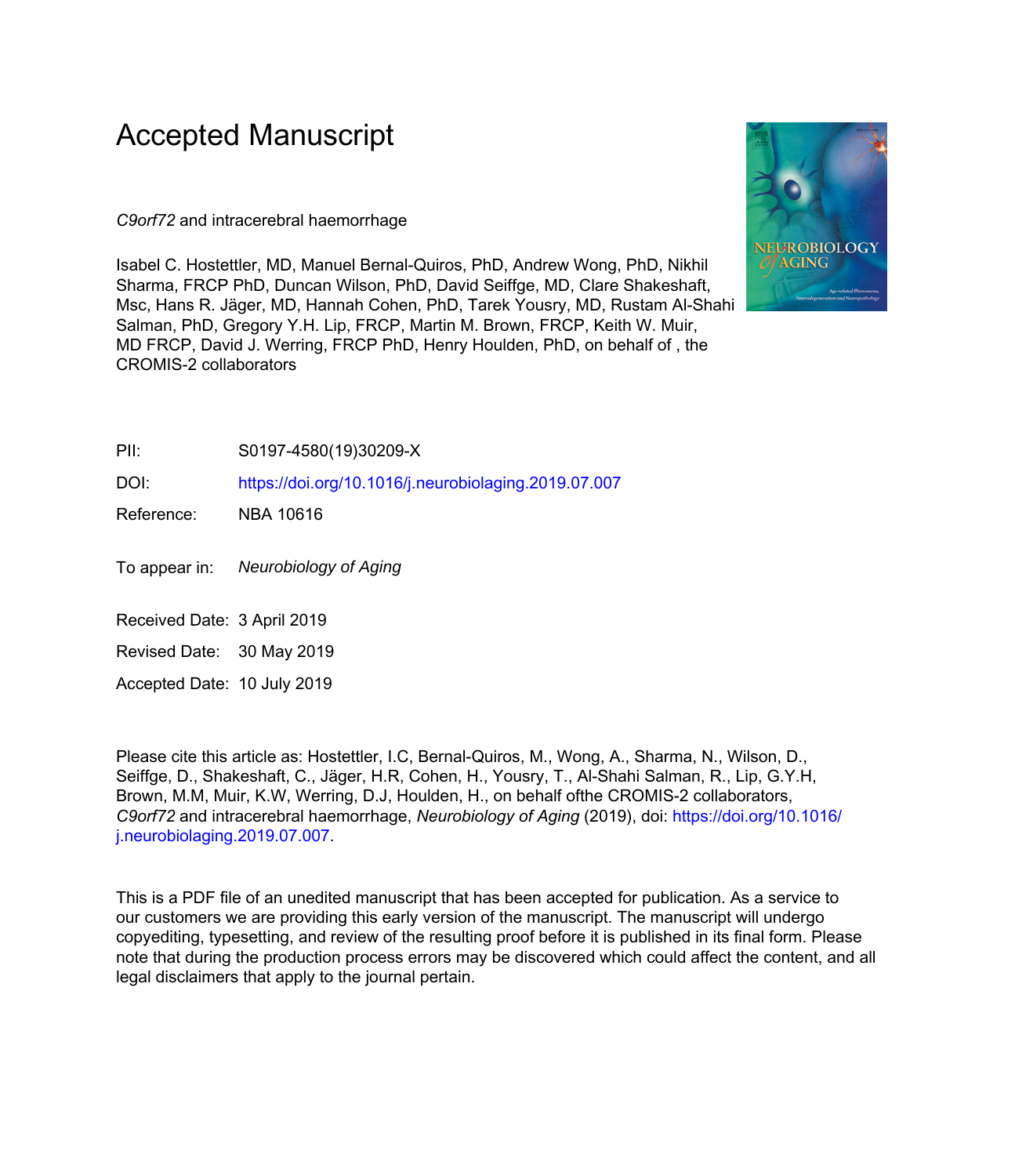- ACCEPTED MANUSCRIPT *C9orf72* **and intracerebral haemorrhage**  3 Isabel C Hostettler MD<sup>1, 2</sup>, Manuel Bernal-Quiros PhD<sup>2</sup>, Andrew Wong PhD<sup>3</sup>, Nikhil Sharma FRCP 4 PhD<sup>4, 5</sup>, Duncan Wilson PhD<sup>1</sup>, David Seiffge MD<sup>1, 6, 7</sup>, Clare Shakeshaft Msc<sup>1</sup>, Hans R Jäger MD<sup>8</sup>, 5 Hannah Cohen PhD<sup>9</sup>, Tarek Yousry MD<sup>8</sup>, Rustam Al-Shahi Salman PhD<sup>10</sup>, Gregory Y H Lip 6 FRCP<sup>11,12</sup>, Martin M Brown FRCP<sup>1</sup>, Keith W Muir MD FRCP<sup>13</sup>, David J Werring FRCP PhD<sup>1</sup>, Henry 7 Houlden  $PhD<sup>2</sup>$  on behalf of the CROMIS-2 collaborators
- 
- *1 Stroke Research Centre, University College London, Institute of Neurology, London, UK*
- *2 Neurogenetics Laboratory, The National Hospital of Neurology and Neurosurgery, London, UK*
- *3 MRC Unit for Lifelong Health and Ageing at UCL, London, UK*
- *4 Department of Neurology, The National Hospital of Neurology and Neurosurgery, London, UK*
- *5 Department of Neuromuscular Diseases, UCL Queen Square Institute of Neurology*
- *6 Stroke Centre and Neurology, University Hospital and University Basel, Switzerland*
- *7 Department of Neurology and Stroke Center, Inselspital, University Hospital Bern, Switzerland*
- *8 Neuroradiological Academic Unit, Department of Brain Repair & Rehabilitation, University*
- *9 Haemostasis Research Unit, Department of Haematology, University College London, 51 Chenies Mews, London, UK*
- *<sup>10</sup> Centre for Clinical Brain Sciences, School of Clinical Sciences, University of Edinburgh, Edinburgh, UK*
- *<sup>11</sup> Liverpool Centre for Cardiovascular Science, University of Liverpool and Liverpool Heart & Chest*
- *Hospital, Liverpool, United Kingdom*
- *<sup>12</sup> Aalborg Thrombosis Research Unit, Department of Clinical Medicine, Aalborg University, Aalborg, Denmark*
- *<sup>13</sup> Institute of Neuroscience & Psychology, University of Glasgow, Queen Elizabeth University Hospital, Glasgow, UK*
- 

rch Centre, University College London, Institute of Neurology, London, UK<br>
Is Laboratory, The National Hospital of Neurology and Neurosurgery, London<br>
1 Efelom, Health and Ageing at UCL, London, UK<br>
1 Efelom, Health and Ag **Corresponding author:** Professor Henry Houlden FRCP PhD, Head of the Laboratory of 29 Neurogenetics, The National Hospital of Neurology and Neurosurgery and UCL Institute of 30 Neurology, University College London, Queen Square, WC1N 3BG London, United Kingdom, Phone: 31 +44 20 3448 3141, Email: h.houlden@ucl.ac.uk

- 
- **Keywords**

34 Intracerebral haemorrhage, *C9orf72*, genetics, dementia, white matter changes, imaging markers

- 
- **Declaration of interest:** None.

**Funding:** HH and ICH received funding from the Alzheimer Research UK and Dunhill Medical Trust 39 Foundation. DJW and DW received funding from the Stroke Foundation/British Heart Foundation.

40 This work was undertaken at UCLH/UCL which receives a proportion of funding from the Department

41 of Health's National Institute for Health Research (NIHR) Biomedical Research Centres funding

- 42 scheme.
- 43 These funding bodies had not direct involvement in this study.
- 
-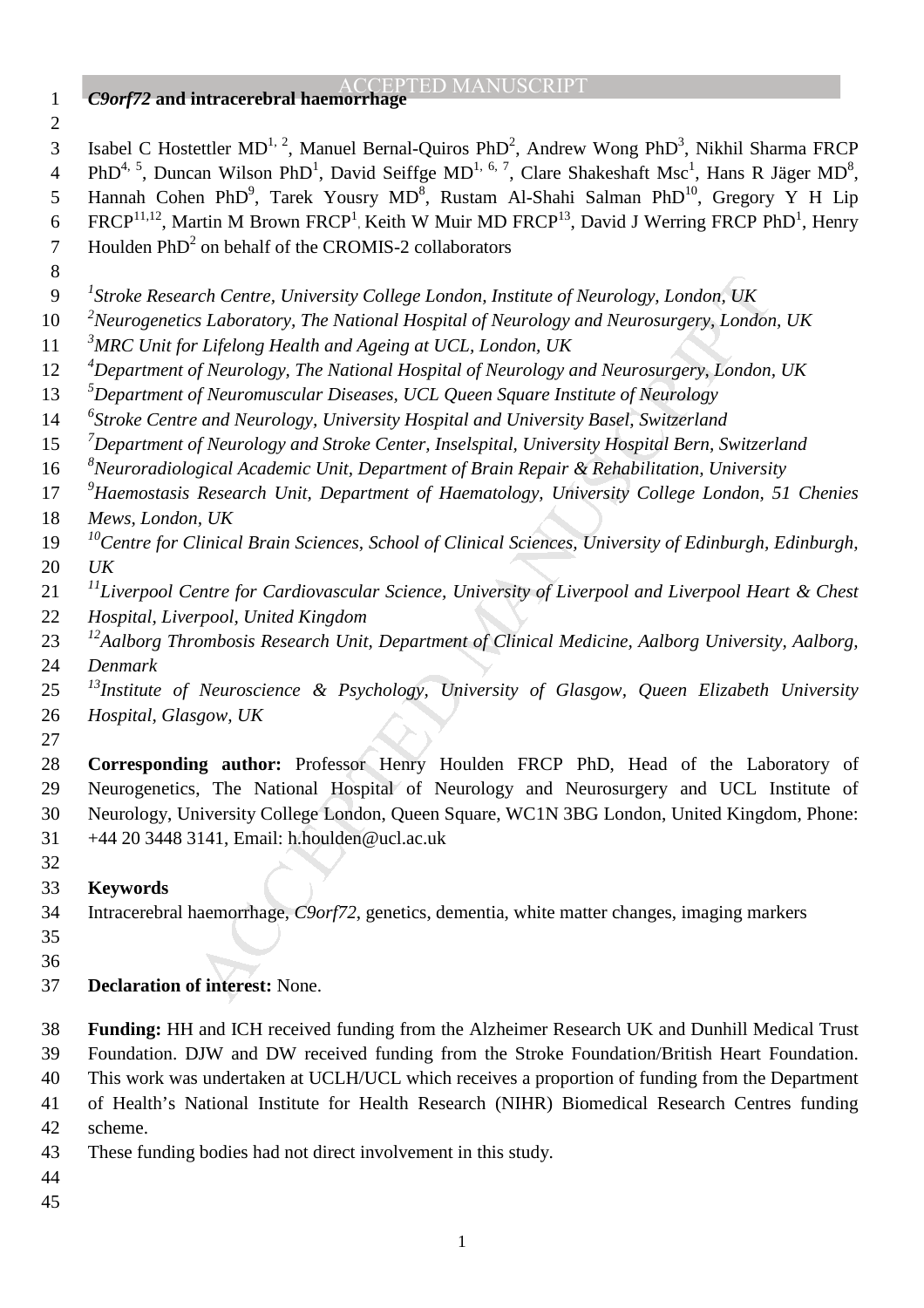### 1 **Abstract**

# ACCEPTED MANUSCRIPT

2 The *C9orf72* GGGGCC repeat expansion has been associated with several diseases, including 3 amyotrophic lateral sclerosis (ALS), frontotemporal dementia (FTD). It has also been associated with 4 increased white matter changes in FTD as well as risk of cognitive impairment in ALS. Dementia is 5 common both before and after intracerebral haemorrhage (ICH). Since the mechanisms of cognitive 6 impairment in patients with ICH are uncertain, we investigated whether *C9orf72* could influence 7 dementia risk in this patient group. Therefore, we genotyped 1010 clinically characterised ICH cases 8 and 2147 population controls in comparison with prior data of dementia and ALS cases. We did not 9 find any association between *C9orf72* repeat expansion or repeat size with ICH compared to controls 10 or with dementia when assessing ICH patients only. The frequency of *C9orf72* expansions in our series 11 of individuals born in 1946 (2/2147) and other UK controls was age-dependent decreasing with 12 increasing age, highlighting the high age-dependant penetrance of this expansion.

#### 13 **Introduction**

a patients with ICH are uncertain, we investigated whether  $C9or/72$  could in this patient group. Therefore, we genotyped 1010 clinically characterised ulation controls in comparison with prior data of dementia and ALS cas 14 The chromosome 9 open reading frame 72 (*C9orf72*) GGGGCC repeat expansion has been associated 15 with several diseases, including amyotrophic lateral sclerosis (ALS) and frontotemporal dementia 16 (FTD)(DeJesus-Hernandez et al., 2011; Renton et al., 2011). The number of repeats to discriminate 17 between normal repeat and pathogenic expansion is unknown although the cut-off has been suggested 18 at 30(Van Mossevelde et al., 2017). In patients with a pathogenic repeat expansion, the number of 19 hexanucleotide copies can be in the thousands(DeJesus-Hernandez et al., 2011; Renton et al., 2011). 20 *C9orf72* repeat expansions have previously been associated with white matter hyperintensities in FTD 21 as well as cognitive impairment in ALS patients(Chio et al., 2016; Mahoney et al., 2015). Brain tissue 22 of FTD patients have demonstrated amyloid beta plaques in some cases (2/51)(Simon-Sanchez et al., 23 2012). *C9orf72* repeat expansion may therefore influence pre-ICH dementia or an increased rate of 24 dementia after the ICH event through similar mechanisms by acting on cerebrovascular factors such as 25 small vessel diseases and cerebral amyloid angiopathy(Cordonnier et al., 2010; Moulin et al., 2016; 26 Pendlebury and Rothwell, 2009; Xiong et al., 2016). We hypothesized that increasing numbers of 27 GGGGCC repeats in absence of a pathogenic repeat expansion may be associated with or influence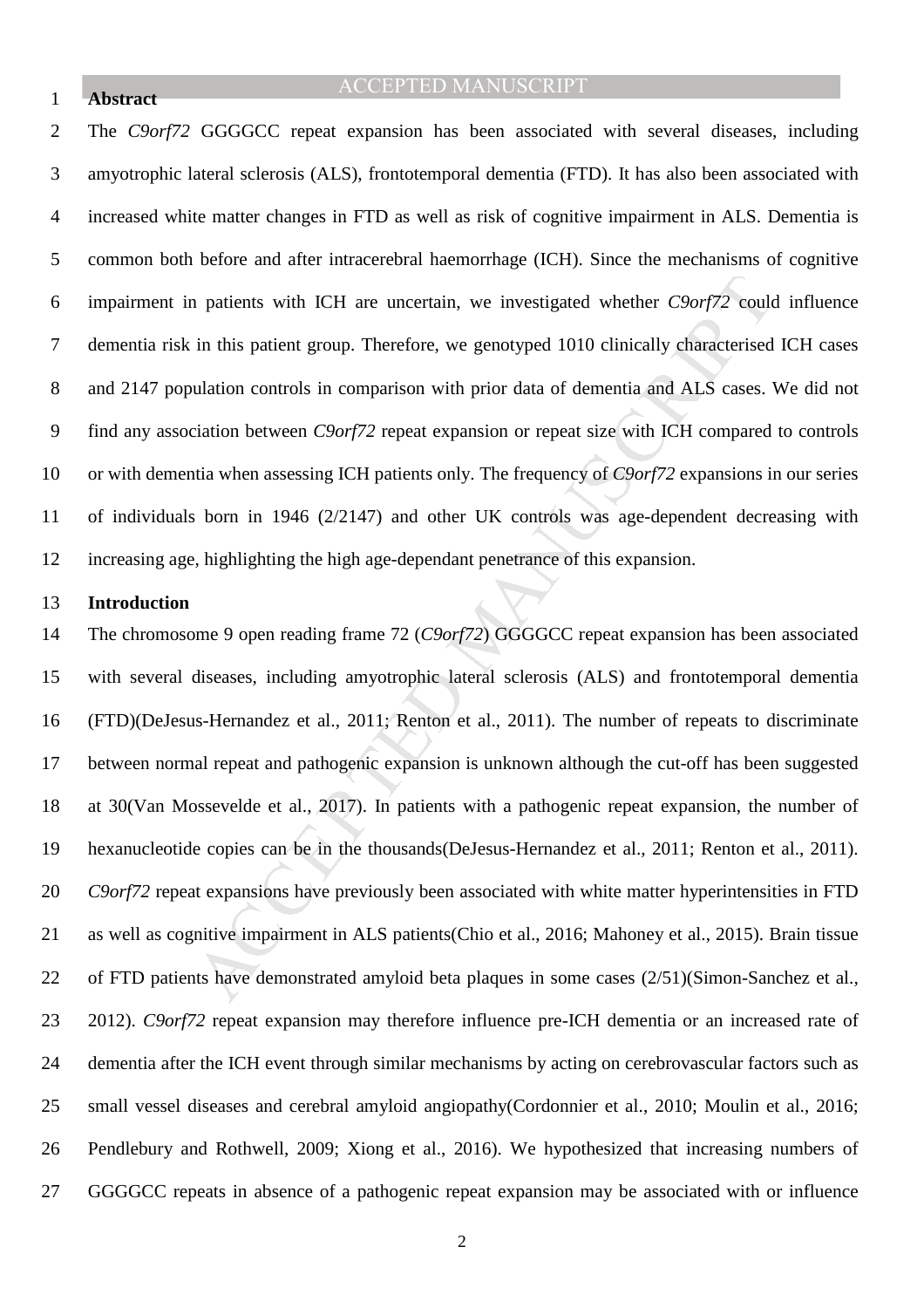1 pre-ICH dementia in ICH patients through a mechanism that influences small vessel disease (SVD) 2 and cerebral amyloid angiopathy (CAA). To address this hypothesis, we genotyped 1010 clinically 3 characterised ICH cases and 2147 controls and compared them with prior data of dementia and ALS 4 cases.

5 **Methods:** *Study cohort:* The CROMIS-2 study was approved by the National Research Ethics Service 6 (reference: 10/H0716/64). We included patients with available DNA who had been recruited to the 7 CROMIS-2 (NCT02513316) ICH study(Charidimou et al., 2015). Population controls were from the 8 Medical Research Council National Survey of Health and Development (NSHD), a socially stratified 9 cohort of 5362 singleton births that occurred during 1 week in March 1946 in England, Scotland, and 10 Wales(Kuh et al., 2016; Rousseau et al., 2006).

any control. The CROMIST 2 states was approached by the Franconia Research Earth (H10716/64). We included patients with available DNA who had been recreated and Development (NSHD), a social 2 singleton births that occurred 11 *Genotyping: C9orf72* screening was performed as previously described using sizing and repeat primed 12 polymerase chain reaction (PCR)(DeJesus-Hernandez et al., 2011; Renton et al., 2011). In cases of 13 suggested expansion, we performed Southern blot(DeJesus-Hernandez et al., 2011). We evaluated the 14 number of repeats as continuous (dominant and additive) and binary variable (dichotomized into <20 15 and ≥20 repeats)(Rutherford et al., 2012; Van Mossevelde et al., 2017). To evaluate for dominant 16 effect we used the number of repeats of the longer of the 2 normal alleles and for additive effect the 17 summed repeat number of both alleles(Rutherford et al., 2012).

18 *Outcome measures and procedures:* Outcome variables in patients with ICH were history of 19 dementia, SVD burden and CAA. We analysed SVD by assessing the overall burden of SVD on CT 20 and possible and probable CAA using the modified Boston criteria(Arba et al., 2017; Linn et al., 21 2010). *Statistics:* Continuous variables are presented as means and SD if normally distributed, median 22 and IQR if not normally distributed. Categorical variables are presented as number and percentage. In 23 a second step we adjusted the regression model for age and sex. For possible and probable CAA, we 24 adjusted for sex only. We performed all statistical analysis in STATA 15 (StataCorp. 2017. Stata 25 Statistical Software: Release 15. College Station, TX: StataCorp).

26 **Results**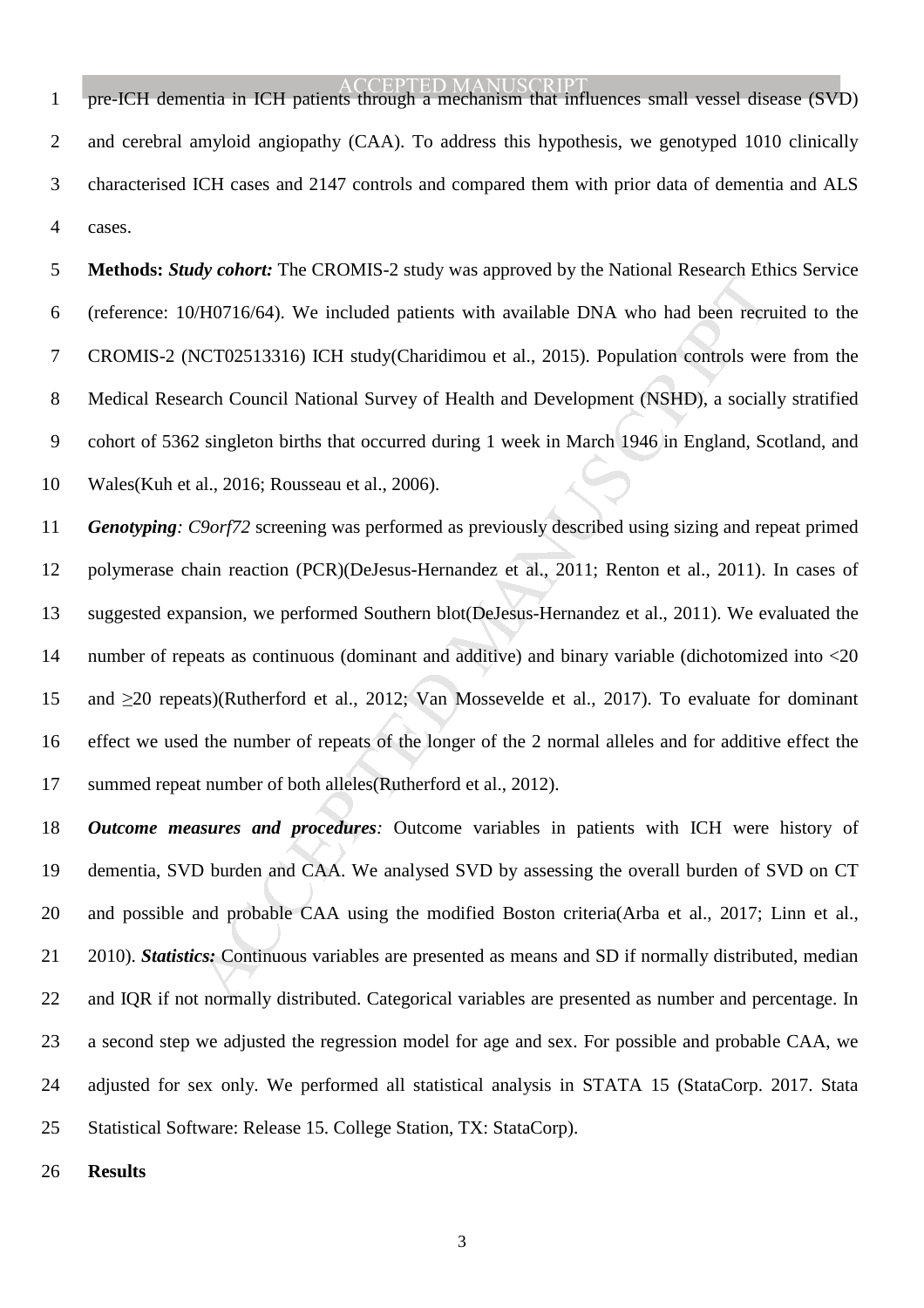Section 2007 (100 and the Fault of 0.22, 2006) (100 and the CH and Section 2008 (100 and the Fault of 0.22, 2006) (100 and the CH and Section 2016 (1.6%), none of these 1 are orbits more frequently had  $\geq$ 20 repeats (p= ACCEPTED MANUSCRIPT 1 We analysed *C9orf72* in 3157 individuals: 1010 cases and 2147 controls (Supplementary Figure 1). 2 The frequency of ICH patients heterozygous for C9orf72 alleles was higher compared to controls 3 (Supplementary Table 1 and Figure 2). See Supplementary Table 2 for an overview of allele counts. 4 When considering allele count, we did not observe a significant difference between cases and controls 5 (OR 1.03, 95%CI 0.99-1.07, p=0.17 for allele 1 and OR 0.99, 95%CI 0.97-1.02, p=0.53 for allele 2). 6 However, when considering GGGGCC repeats as a binary variable (dichotomized into  $\langle 20 \text{ or } \geq 20 \rangle$ 7 repeats), controls more frequently had ≥20 repeats (p=0.01, supplementary Table 1). In fact, only 4 8 ICH patients had a repeat  $\geq$ 20 (0.4%) compared to 34 controls (1.6%), none of these 4 ICH patients 9 had a history of dementia. Two individuals had a pathogenic expansion (with >80 repeats), both of 10 whom were from our control cohort (0.09% of NSHD population controls, supplementary Table 3 and 11 Figure 3). No pathogenic expansion was found in the ICH cohort. In the ICH cohort a history of pre-12 ICH dementia was associated with age but not with repeats (supplementary Table 4) measured by 13 dominant and additive repeat variable and homozygosity. We did not observe association between the 14 dominant repeat variant and SVD burden (OR 0.99 per point increase, 95%CI 0.95-1.02, p=0.42) nor 15 possible or probable CAA. None of the patients with ≥20 repeats had cognitive deficits, history of 16 dementia or imaging markers.

#### 17 **Discussion**

18 This is the first study to evaluate the influence of *C9orf72* alleles in an ICH cohort where we do not 19 report pathogenic *C9orf72* repeat expansions. Controls had a higher frequency of higher repeats 20 compared to ICH patients. We could not demonstrate an effect of number of repeats on history of 21 dementia, SVD burden, nor CAA. We observed differences between ICH patients and controls in 22 homozygous frequency, ICH patients more frequently heterozygous. Two controls had a pathogenic 23 expansion (0.09%). Our findings suggest the expansion in population controls is lower than previously 24 suggested. The absence of *C9orf72* repeat expansions in the ICH cohort is likely expected due to 25 individuals with pathogenic expansions most likely having died by the time an individual suffers from 26 an ICH (age of ALS onset ranges around 58 year of age for carrier of the *C9orf72* repeat 27 expansion)(Chio et al., 2015; Murphy et al., 2017; Westeneng et al., 2018; Wijesekera and Leigh,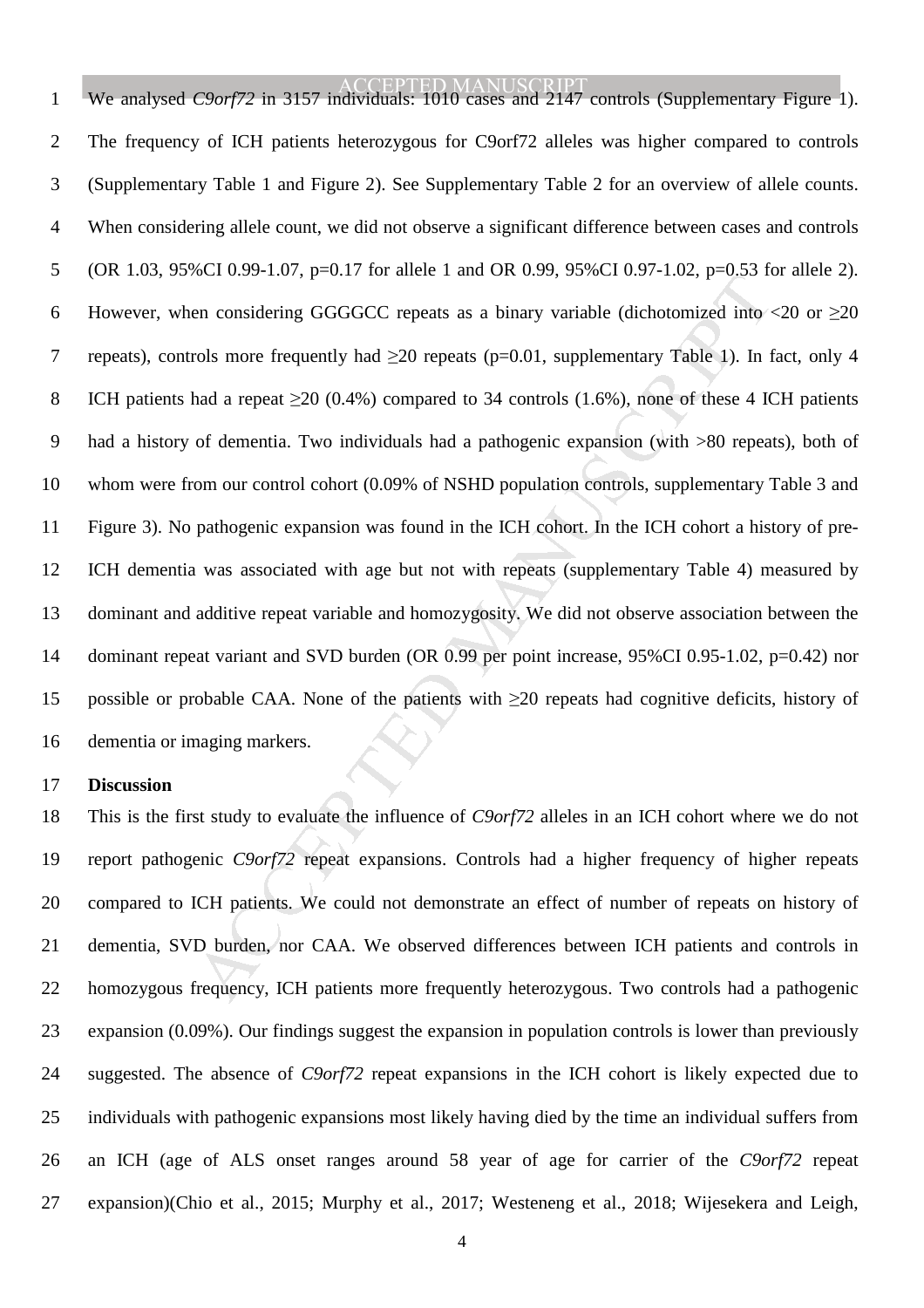Manuscript Controls, the there is a correlation of the method, Manuscript Save Theory. Note that the pointing the lower percentage of expansions (Supplemental Table 3 duals with  $\geq$ 20 repeats did not have an increased r ACCEPTED MANUSCRIPT 1 2009). The *C9orf72* expansion cut-off has been suggested at 30. Although cases and controls were 2 different with regards to homozygous frequency and number of repeats, the percentage of individuals 3 with ≥20 repeats was lower in both cohorts: 0.4% in ICH patients and 1.6% in population controls 4 compared to previous results. The control data also highlights the lower frequency of *C9orf72* 5 expansions in our NSHD controls(Kuh et al., 2016; Rousseau et al., 2006). Blood samples for the 6 NSHD controls were taken when they were 53.5 years of age, therefore early death due to pathogenic 7 expansion is unlikely causing the lower percentage of expansions (Supplemental Table 3 and Figure 8 3). ICH individuals with ≥20 repeats did not have an increased rate of history of pre-ICH dementia. In 9 conclusion, *C9orf72* repeat are not associated with history of pre-ICH dementia, SVD markers or CAA 10 in the ICH population. The prevalence of *C9orf72* GGGGCC repeat expansion in the normal 11 population is lower than previously reported(Rutherford et al., 2012).

12

# 13 **REFERENCES**

14 Arba, F., Mair, G., Carpenter, T., Sakka, E., Sandercock, P.A.G., Lindley, R.I., Inzitari, D., 15 Wardlaw, J.M., Collaborators, I.S.T.T., 2017. Cerebral White Matter Hypoperfusion Increases with 16 Small-Vessel Disease Burden. Data From the Third International Stroke Trial. Journal of stroke and

- 17 cerebrovascular diseases : the official journal of National Stroke Association 26(7), 1506-1513.
- 18 Charidimou, A., Wilson, D., Shakeshaft, C., Ambler, G., White, M., Cohen, H., Yousry, T., Al-
- 19 Shahi Salman, R., Lip, G., Houlden, H., Jager, H.R., Brown, M.M., Werring, D.J., 2015. The
- 20 Clinical Relevance of Microbleeds in Stroke study (CROMIS-2): rationale, design, and methods.
- 21 International journal of stroke : official journal of the International Stroke Society 10 Suppl A100,
- 22 155-161.
- 23 Chio, A., Brunetti, M., Barberis, M., Iazzolino, B., Montuschi, A., Ilardi, A., Cammarosano, S.,
- 24 Canosa, A., Moglia, C., Calvo, A., 2016. The Role of APOE in the Occurrence of Frontotemporal
- 25 Dementia in Amyotrophic Lateral Sclerosis. JAMA neurology 73(4), 425-430.
- 26 Chio, A., Mora, G., Sabatelli, M., Caponnetto, C., Lunetta, C., Traynor, B.J., Johnson, J.O., Nalls,
- 27 M.A., Calvo, A., Moglia, C., Borghero, G., Monsurro, M.R., La Bella, V., Volanti, P., Simone, I., 28 Salvi, F., Logullo, F.O., Nilo, R., Giannini, F., Mandrioli, J., Tanel, R., Murru, M.R., Mandich, P.,
- 29 Zollino, M., Conforti, F.L., Penco, S., consortium, I., consortium, S., Brunetti, M., Barberis, M.,
- 30 Restagno, G., 2015. HFE p.H63D polymorphism does not influence ALS phenotype and survival.
- 31 Neurobiology of aging 36(10), 2906 e2907-2911.
- 32 Cordonnier, C., Leys, D., Dumont, F., Deramecourt, V., Bordet, R., Pasquier, F., Henon, H., 2010.
- 33 What are the causes of pre-existing dementia in patients with intracerebral haemorrhages? Brain : a
- 34 journal of neurology 133(11), 3281-3289.
- 35 DeJesus-Hernandez, M., Mackenzie, I.R., Boeve, B.F., Boxer, A.L., Baker, M., Rutherford, N.J.,
- 36 Nicholson, A.M., Finch, N.A., Flynn, H., Adamson, J., Kouri, N., Wojtas, A., Sengdy, P., Hsiung,
- 37 G.Y., Karydas, A., Seeley, W.W., Josephs, K.A., Coppola, G., Geschwind, D.H., Wszolek, Z.K.,
- 38 Feldman, H., Knopman, D.S., Petersen, R.C., Miller, B.L., Dickson, D.W., Boylan, K.B., Graff-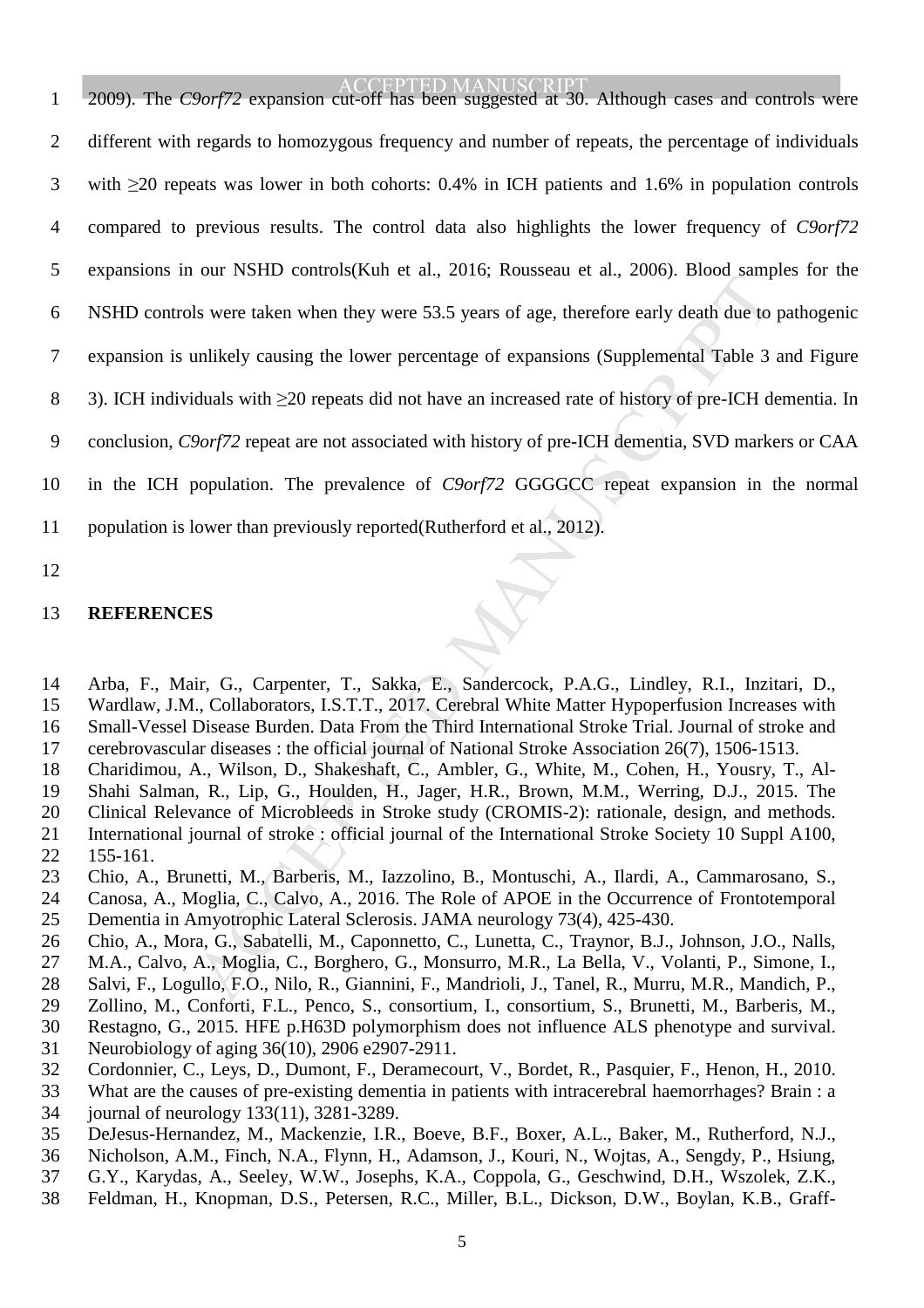- ACCEPTED MANUSCRIPT 1 Radford, N.R., Rademakers, R., 2011. Expanded GGGGCC hexanucleotide repeat in noncoding
- 2 region of C9ORF72 causes chromosome 9p-linked FTD and ALS. Neuron 72(2), 245-256.
- 3 Kuh, D., Wong, A., Shah, I., Moore, A., Popham, M., Curran, P., Davis, D., Sharma, N., Richards,
- 4 M., Stafford, M., Hardy, R., Cooper, R., 2016. The MRC National Survey of Health and
- 5 Development reaches age 70: maintaining participation at older ages in a birth cohort study. Eur J
- 6 Epidemiol 31(11), 1135-1147.
- 7 Linn, J., Halpin, A., Demaerel, P., Ruhland, J., Giese, A.D., Dichgans, M., van Buchem, M.A.,
- 8 Bruckmann, H., Greenberg, S.M., 2010. Prevalence of superficial siderosis in patients with cerebral 9 amyloid angiopathy. Neurology 74(17), 1346-1350.
- 10 Mahoney, C.J., Simpson, I.J., Nicholas, J.M., Fletcher, P.D., Downey, L.E., Golden, H.L., Clark,
- 11 C.N., Schmitz, N., Rohrer, J.D., Schott, J.M., Zhang, H., Ourselin, S., Warren, J.D., Fox, N.C.,
- 12 2015. Longitudinal diffusion tensor imaging in frontotemporal dementia. Annals of neurology
- 13 77(1), 33-46.
- 14 Moulin, S., Labreuche, J., Bombois, S., Rossi, C., Boulouis, G., Henon, H., Duhamel, A., Leys, D.,
- 15 Cordonnier, C., 2016. Dementia risk after spontaneous intracerebral haemorrhage: a prospective 16 cohort study. The Lancet. Neurology 15(8), 820-829.
- MANUSCRIPT ACCEPTED 17 Murphy, N.A., Arthur, K.C., Tienari, P.J., Houlden, H., Chio, A., Traynor, B.J., 2017. Age-related 18 penetrance of the C9orf72 repeat expansion. Sci Rep 7(1), 2116.
- 19 Pendlebury, S.T., Rothwell, P.M., 2009. Prevalence, incidence, and factors associated with pre-
- 20 stroke and post-stroke dementia: a systematic review and meta-analysis. The Lancet. Neurology
- 21 8(11), 1006-1018.
- 22 Renton, A.E., Majounie, E., Waite, A., Simon-Sanchez, J., Rollinson, S., Gibbs, J.R., Schymick,
- 23 J.C., Laaksovirta, H., van Swieten, J.C., Myllykangas, L., Kalimo, H., Paetau, A., Abramzon, Y., 24 Remes, A.M., Kaganovich, A., Scholz, S.W., Duckworth, J., Ding, J., Harmer, D.W., Hernandez,
- 25 D.G., Johnson, J.O., Mok, K., Ryten, M., Trabzuni, D., Guerreiro, R.J., Orrell, R.W., Neal, J.,
- 26 Murray, A., Pearson, J., Jansen, I.E., Sondervan, D., Seelaar, H., Blake, D., Young, K., Halliwell,
- 27 N., Callister, J.B., Toulson, G., Richardson, A., Gerhard, A., Snowden, J., Mann, D., Neary, D.,
- 28 Nalls, M.A., Peuralinna, T., Jansson, L., Isoviita, V.M., Kaivorinne, A.L., Holtta-Vuori, M., Ikonen,
- 29 E., Sulkava, R., Benatar, M., Wuu, J., Chio, A., Restagno, G., Borghero, G., Sabatelli, M.,
- 30 Consortium, I., Heckerman, D., Rogaeva, E., Zinman, L., Rothstein, J.D., Sendtner, M., Drepper,
- 31 C., Eichler, E.E., Alkan, C., Abdullaev, Z., Pack, S.D., Dutra, A., Pak, E., Hardy, J., Singleton, A.,
- 32 Williams, N.M., Heutink, P., Pickering-Brown, S., Morris, H.R., Tienari, P.J., Traynor, B.J., 2011.
- 33 A hexanucleotide repeat expansion in C9ORF72 is the cause of chromosome 9p21-linked ALS-
- 34 FTD. Neuron 72(2), 257-268.
- 35 Rousseau, K., Vinall, L.E., Butterworth, S.L., Hardy, R.J., Holloway, J., Wadsworth, M.E., 36 Swallow, D.M., 2006. MUC7 haplotype analysis: results from a longitudinal birth cohort support
- 37 protective effect of the MUC7<sup>\*</sup>5 allele on respiratory function. Ann Hum Genet 70(Pt 4), 417-427.
- 38 Rutherford, N.J., Heckman, M.G., Dejesus-Hernandez, M., Baker, M.C., Soto-Ortolaza, A.I.,
- 39 Rayaprolu, S., Stewart, H., Finger, E., Volkening, K., Seeley, W.W., Hatanpaa, K.J., Lomen-
- 40 Hoerth, C., Kertesz, A., Bigio, E.H., Lippa, C., Knopman, D.S., Kretzschmar, H.A., Neumann, M., 41 Caselli, R.J., White, C.L., 3rd, Mackenzie, I.R., Petersen, R.C., Strong, M.J., Miller, B.L., Boeve,
- 42 B.F., Uitti, R.J., Boylan, K.B., Wszolek, Z.K., Graff-Radford, N.R., Dickson, D.W., Ross, O.A.,
- 43 Rademakers, R., 2012. Length of normal alleles of C9ORF72 GGGGCC repeat do not influence
- 44 disease phenotype. Neurobiology of aging 33(12), 2950 e2955-2957.
- 45 Simon-Sanchez, J., Dopper, E.G., Cohn-Hokke, P.E., Hukema, R.K., Nicolaou, N., Seelaar, H., de
- 46 Graaf, J.R., de Koning, I., van Schoor, N.M., Deeg, D.J., Smits, M., Raaphorst, J., van den Berg,
- 47 L.H., Schelhaas, H.J., De Die-Smulders, C.E., Majoor-Krakauer, D., Rozemuller, A.J., Willemsen,
- 48 R., Pijnenburg, Y.A., Heutink, P., van Swieten, J.C., 2012. The clinical and pathological phenotype
- 49 of C9ORF72 hexanucleotide repeat expansions. Brain : a journal of neurology 135(Pt 3), 723-735.
- 50 Van Mossevelde, S., van der Zee, J., Cruts, M., Van Broeckhoven, C., 2017. Relationship between
- 51 C9orf72 repeat size and clinical phenotype. Curr Opin Genet Dev 44, 117-124.